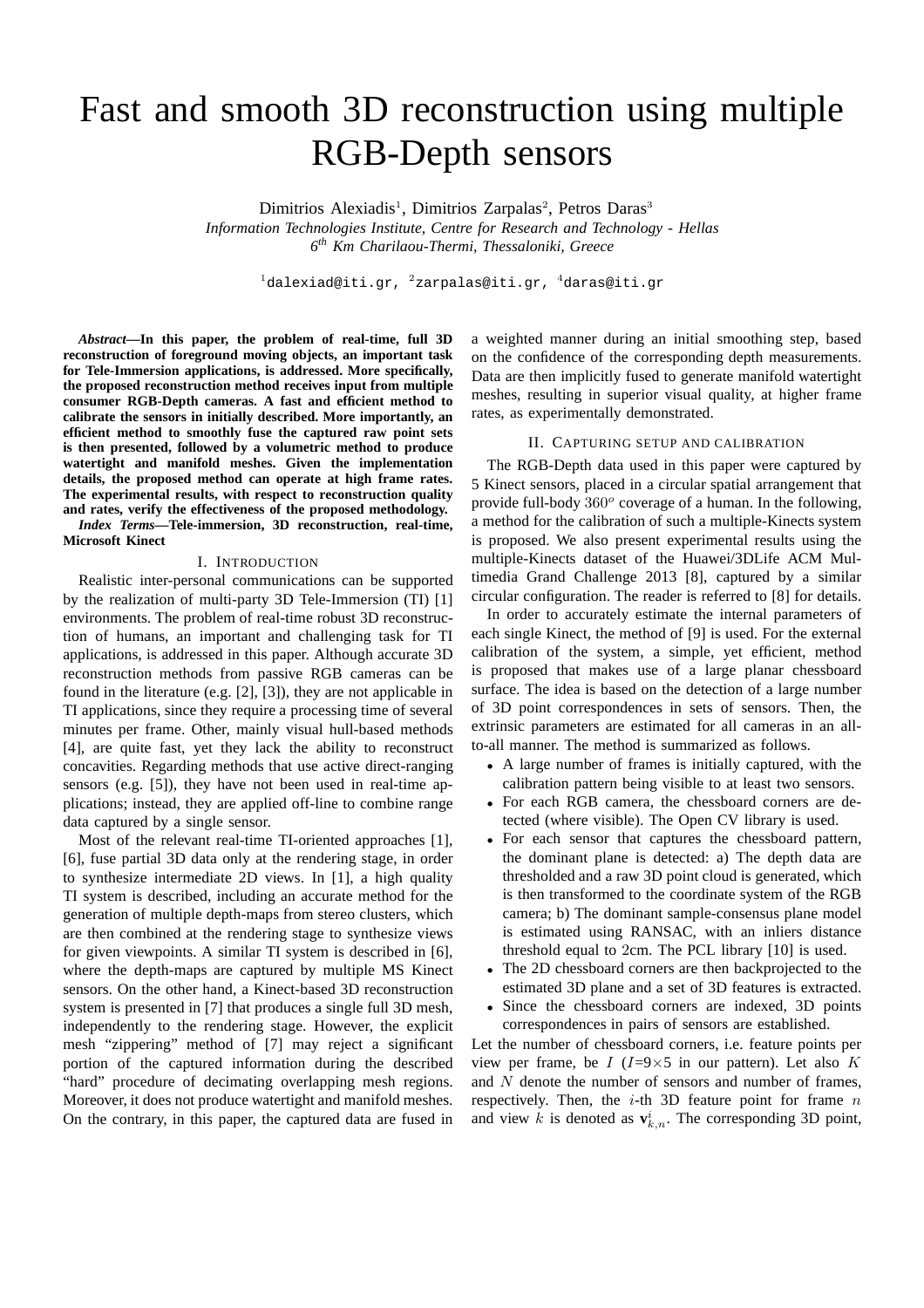registered in the global coordinate system using the matrix  $T_k$ (to be estimated), is denoted as  $\mathbf{p}_{k,n}^i = \mathbf{T}_k \cdot \mathbf{v}_{k,n}^i$ . Let finally,  $\mathbf{P}_{k,n}$  denote the  $I \times 3$  matrix containing the points  $\mathbf{p}_{k,n}^i$ .

The exploited method for the estimation of the unknown external calibration matrices, in an all-to-all manner, is based on the idea of Global Procrustes Analysis (GPA) [11]. In the initial formulation of GPA theory, it is assumed that multiple point-sets contain the same points, which are expressed in K different 3-D coordinate systems. In our problem however, not all  $I$  points are present (visible) in each view. Additionally, we have points-sets and correspondences for multiple frames. Therefore, in order to take into account the above issues, the following modified GPA objective function is realized:  $e(T_1, T_2, \dots, T_K)$  =  $\sum_{n=1}^{N} \sum_{k=1}^{K} \text{tr}\left(\left(\mathbf{P}_{k,n}-\mathbf{C}_n\right)^{\text{T}} \text{B}_{k,n}\left(\mathbf{P}_{k,n}-\mathbf{C}_n\right)\right)$ where  $B_{k,n}$  is a binary diagonal matrix of size  $I \times I$ , indicating the "visibility" of the feature points in the  $k$ -th view and *n*-th frame. Additionally,  $C_n$  is a  $I \times 3$  matrix containing the geometrical centroid of the registered points for frame  $n$  and is calculated from:  $\mathbf{C}_n = \left(\sum_k \mathbf{B}_{k,n}\right)^{-1} \left(\sum_k \mathbf{B}_{k,n} \mathbf{P}_{k,n}\right)$ .

With the above definitions, the unknown matrices  $T_k$  are found in a few iterations of the following steps: 1) The centroid matrices  $C_n$  are calculated; 2) The registration matrices  $T_k$  are updated by minimizing  $e(T_1, T_2, \ldots, T_K)$ , 3) The point-sets are registered using the estimated transformations.

### III. 3D RECONSTRUCTION

#### *A. Raw point-cloud reconstruction*

In a preprocessing step, a binary silhouette map  $S_k$ (**u**) ∈  $\{0, 1\}$  of the foreground object (captured human) is generated for each depth map  $D_k(\mathbf{u})$ ,  $\mathbf{u} = (u_x, u_y)^\text{T}$ ,  $k = 1, \dots, K$ . The simplest approach to segment the foreground object is thresholding of the depth-maps. Then, for each "foreground" pixel  $\mathbf{u}$  :  $S_k(\mathbf{u}) = 1$  on the k-th depth-map, a "raw" 3D point is reconstructed:  $\mathbf{X}(\mathbf{u}; k) = \Pi_k^{-1} {\{\mathbf{u}, D_k(\mathbf{u})\}},$  where  $\Pi_k^{-1}$  defines the back-projection operation according to the estimated depth-camera intrinsic and extrinsic parameters. We use the notation  $\mathbf{X}(\mathbf{u})$  to highlight that each reconstructed 3D point is associated with a pixel on the depth map. Additionally, for each "foreground" pixel the raw 3D normals  $N(u; k)$  are estimated by using simple terrain Step Discontinuity Constraint Triangulation (SDCT) [7] on the depth-image plane. Additionally, a weak 2D moving average filter of diameter 3pixels, is applied to smooth the noisy normal estimates.

#### *B. Confidence-based 3D smoothing*

The reconstructed 3D points and their associated normals are noisy. Therefore, the overlapping surfaces from adjacent sensors contain a large portion of overlapping "Z-fighting" regions, which introduce geometrical and visual artifacts [7]. To handle this, [7] applied an iterative procedure that decimates overlapping surface regions from different sensors, until they just meet and then "zipper" the surfaces at the boundaries. Based on our observation that this "hard" approach of surface decimation may reject a significant portion of information and does not make use of the corresponding measurements'

"quality", we propose a weighted smoothing approach for dealing with the overlapping adjacent surface regions.

**Confidence values:** The objective here is to extract a confidence value for each reconstructed 3D point  $\mathbf{X}(\mathbf{u}; k)$  and its associated normal. In practice, it has been observed that the Kinect depth measurements near the foreground object's boundaries are noisy. In order to exploit this observation, an associated confidence map  $C_k^1(\mathbf{u}) \in [0,1]$  is calculated from the binary silhouette maps  $S_k(\mathbf{u})$ . A fast approach to calculate such a confidence value for a pixel **u** is to count the number of neighbors that belong to the foreground. This is implemented efficiently by a moving average filter on  $S_k(\mathbf{u})$ , of radius 30pixels in our experiments. Moreover, the "quality" of a depth measurement depends on the "viewing" angle, i.e. the angle between the Kinect's line of sight, defined by the unit vector  $X = -X/||X||$ , and the surface normal at point **X**. Based on this, a confidence value for pixel (vertex) **u** is computed from  $C_k^2(\mathbf{u}) = \max\{<\hat{\mathbf{X}}(\mathbf{u}; k), \mathbf{N}(\mathbf{u}; k) > 0\}$ , where  $< \cdot, \cdot >$ denotes the inner vector product. The total confidence map is calculated from the product  $C_k(\mathbf{u}) = C_k^1(\mathbf{u}) \cdot C_k^2(\mathbf{u})$ .

**Smoothing:** For each "raw" point **X**, all 3D neighbors inside a sphere of fixed radius, set equal to 40mm in our experiments, are found. To avoid time-consuming searching for neighbors in 3D space, we exploit the fact that each 3D point is associated with a pixel on the depth map, thus 3D neighborhoods define 2D neighborhoods on it. We use the approach that is summarized in Fig. 1.

Let the set of 3D neighbors of **X** be denoted as  $\mathcal{N}(\mathbf{X})$ . Then, we calculate a new vertex position as the weighted average:  $X' = \sum_{X_n \in \mathcal{N}(X)} C(X_n) \cdot X_n / \sum_{X_n \in \mathcal{N}(X)} C(X_n)$ , where  $C(X)$ defines the confidence value for point **X**. Exactly the same approach is used to calculate a "smooth" 3D normal  $N'(X)$ , as the weighted average of the corresponding point normals. Instead of replacing  $\overline{\mathbf{X}}$  with  $\mathbf{X}'$ , it is preferable to move the 3D point along only the surface normal vector, to avoid bad spacing of the points. We therefore calculate the projection of the displacement  $d\mathbf{X} = \mathbf{X}' - \mathbf{X}$  onto the normal vector  $\mathbf{N}'(\mathbf{X})$ , i.e.  $d\mathbf{X}' = \langle d\mathbf{X}, \mathbf{N}'(\mathbf{X}) \rangle d\mathbf{X}$ . The new set of 3D points and normals  $X'' = X + dX'$  and N', respectively, constitute the output of the proposed confidence-based smoothing approach.

#### *C. Final scalable reconstruction and triangulation*

The bounding box of the foreground object is initially estimated. To remove outliers, the 5% min and max percentiles of the raw 3D points positions are rejected. The box is discretized into  $2^r \times 2^{r+1} \times 2^r$  voxels, where r defines the targeted volume resolution. The objective is to calculate a characteristic volumetric function  $A(\mathbf{q})$  (**q** stands for voxel), where the 3D surface is implicitly defined as the isosurface at an appropriate level. For this purpose, we follow a Fourier Transform (FT)-based approach [12], which is summarized below from an implementation point-of-view, highlighting a few proposed modifications.

The point normals are initially splatted to obtain the gradient vector field  $V(q)$ . Instead of simply clapping a sample to the containing voxel, the normals are smoothly splatted according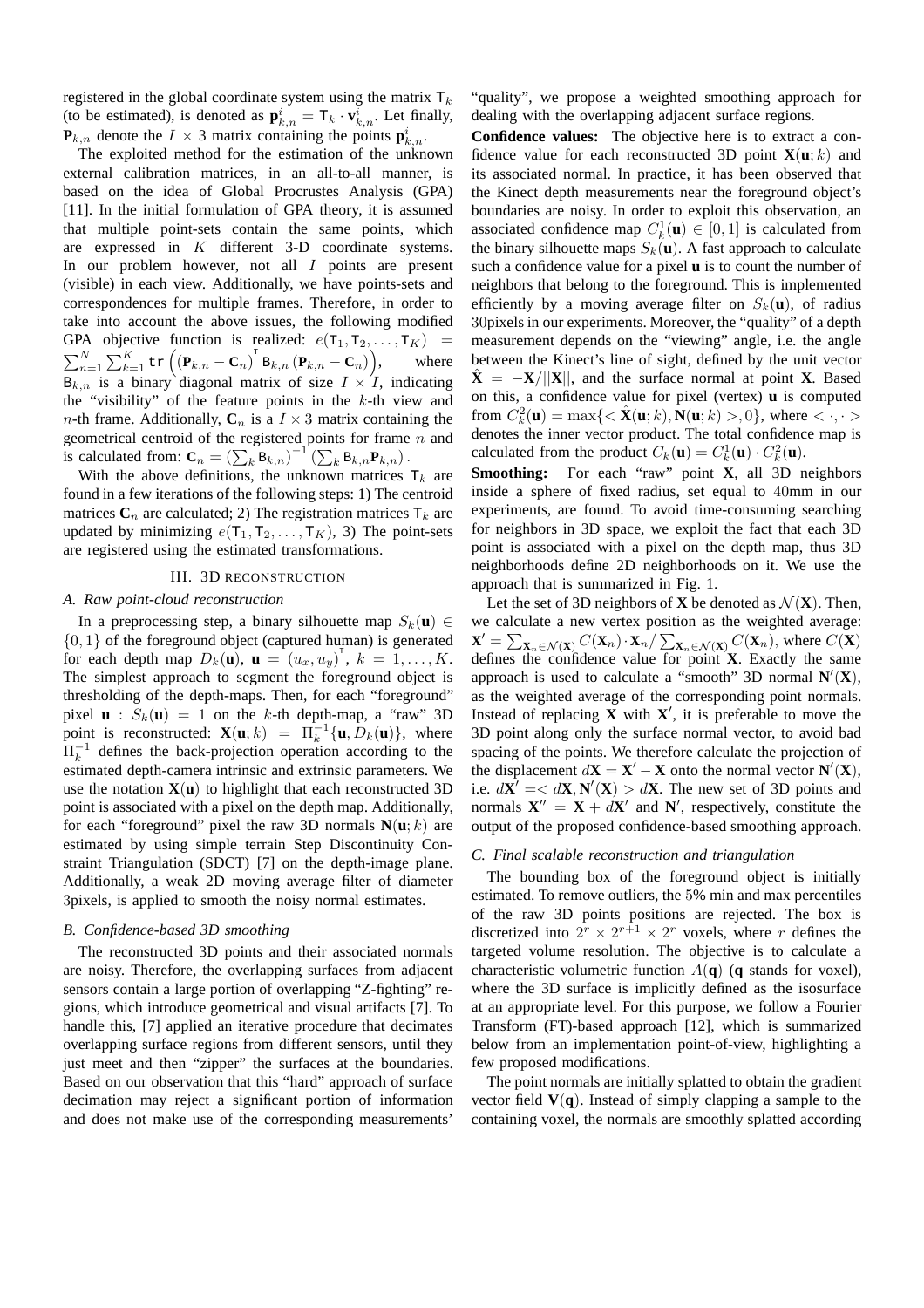

Fig. 1. Fast search for neighbor 3D vertices TABLE I AVERAGE RECONSTRUCTION TIME AND RATES

| <b>PREPROCESS</b>            | <b>RAW RECONSTR</b> |                     | <b>SMOOTHING</b> |                | TOTAL.  |
|------------------------------|---------------------|---------------------|------------------|----------------|---------|
| msec                         | 8 msec              |                     | msec             |                | 76 msec |
|                              |                     | RESOLUT. $r=6$      |                  | RESOLUT. $r=7$ |         |
| <b>FFT RECONSTR.</b>         |                     | 22 msec             |                  | '9 msec        |         |
| <b>TEXTURE MAPPING</b>       |                     | msec                |                  | 2 msec         |         |
| PCL RECONSTR.                |                     | $\frac{76}{6}$ msec |                  |                |         |
| <b>TOTAL TIME</b>            |                     | 99 msec             |                  | $157$ msec     |         |
| RECONSTR. RATE               |                     | $10.1$ fps          |                  | $6.37$ fps     |         |
| <b>RECONSTR. RATE OF [7]</b> |                     |                     |                  |                |         |

to:  $V(\mathbf{q}) = \sum_{\mathbf{X}} w(\mathbf{X}; \mathbf{q}) \cdot N(\mathbf{X}) / \sum_{\mathbf{X}} w(\mathbf{X}; \mathbf{q})$ , where  $w(\mathbf{X}; \mathbf{q})$ are appropriate weights based on the Euclidean distance of **X** from the center of voxel **q**. In order to speed up execution, the weights  $w(\mathbf{X}; \mathbf{q})$  outside the 27-neighbors region around the central voxel are considered equal to zero.

The vector field is transformed to the 3D FT domain  $\hat{V}(\omega)$ and multiplied (convolution in the FT domain to speedup calculations) with the integration filter  $\hat{\mathbf{F}}(\omega) = j\omega/||\omega||$ , where  $j = \sqrt{-1}$  and  $\omega = (\omega_x, \omega_y, \omega_z)^T$ . This is performed separately for each  $X, Y$  and  $Z$  component. The function  $A(\mathbf{q})$ is calculated by applying inverse 3D FT on the integrated (filtered) vector field and addition of its  $X, Y, Z$  components.

The final 3D mesh surface (vertex position, normals and connectivity) is obtained by the extraction of the isosurface  $A(\mathbf{q}) = L$  using the marching cubes algorithm [13], where L is an appropriate level calculated as the average value of  $A(\mathbf{q})$ at the input sample locations **X**.

## *D. Multi-texture mapping*

In case of rendering dense point-clouds (subsection III-A), colors from multiple RGB cameras are fused to produce a



Fig. 2. Skiing: Raw reconstruction, smoothed/"stitched" reconstruction and final reconstruction.



Fig. 3. Skiing: Raw, smoothed and final reconstruction.



Fig. 4. Skiing - From left to right: (a) Raw SDCT reconstruction, (b) Output of [7], (c) Output of [7] after applying the proposed weighted smoothing method, (d) proposed watertight reconstruction.

single color per vertex. In case of rendering low-poly meshes (produced by the method of subsection III-C), the vertices are projected onto the RGB images to find UV coordinates and each triangle is assigned multiple textures, which are rendered with OpenGL multi-texture blending. As appropriate weights for the fusion of colors/textures, we use the already calculated weights  $C_k(\mathbf{X})$  to speed up execution. This approach is sensible since: a) the confidence values  $C_k(\mathbf{X})$  contain visibility information; b) they are small near the object boundaries, where inaccurate Depth-to-RGB camera calibration often leads to color-mapping artifacts; c) the confidence values incorporate the practical observation that the captured color quality and detail depend on the "viewing" angle.

#### IV. EXPERIMENTAL RESULTS

The experiments ran on a PC with an i7 processor (3.2GHz), 8GB RAM and a CUDA-enabled NVidia GTX 560.

**Implementation details:** The reconstruction approach was implemented in CUDA [14] to exploit the parallel computing capabilities of GPU, since most of its stages involve pixel-wise



Fig. 5. Xenia: Raw point-set, the output of smoothing operation and the final reconstruction.